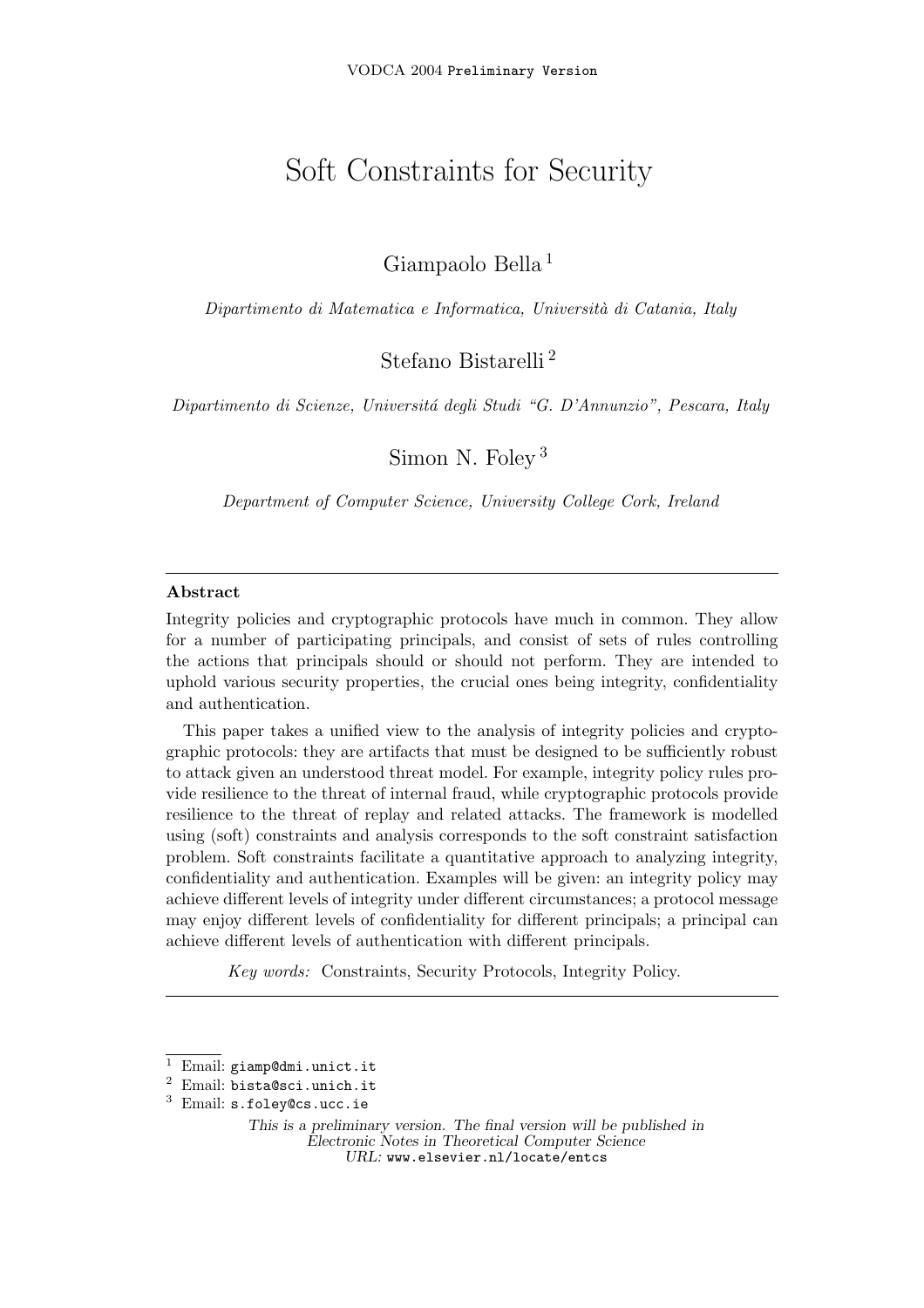## Contents

|                | Introduction                       |                                                         | $\overline{2}$ |
|----------------|------------------------------------|---------------------------------------------------------|----------------|
| $\overline{2}$ | Introduction to Constraint Solving |                                                         | 3              |
|                | 2.1                                | Semiring-based CSPs                                     | 3              |
|                | 2.2                                | Semirings                                               | $\overline{4}$ |
|                | 2.3                                | <b>Constraint Problems</b>                              | 4              |
|                | 2.4                                | Combining constraints                                   | 5              |
|                | 2.5                                | Solutions                                               | 5              |
| 3              | Analyzing Integrity Policies       |                                                         | 6              |
|                |                                    | 3.1 Quantitative integrity analysis                     | 9              |
| 4              | Analyzing Cryptographic Protocols  |                                                         | 10             |
|                | 4.1                                | The Security Semiring                                   | 11             |
|                | 4.2                                | Initial, Policy and Imputable SCSPs                     | 12             |
|                | 4.3                                | Formalising Confidentiality                             | 13             |
|                | 4.4                                | An empirical analysis of the Needham-Schroeder protocol | 14             |
| $5^{\circ}$    | Conclusions                        |                                                         | 17             |
| References     |                                    |                                                         | 17             |

## <span id="page-1-0"></span>1 Introduction

Integrity, confidentiality and authentication are essential security properties. In this paper we use the constraint solving framework to uniformly study all of them in the context of integrity policies and cryptographic protocols.

An integrity policy defines the situations when modification of information is authorized and is enforced by the security mechanisms of the system. This is done by modeling the system and infrastructure in terms of the constraints that they impose over security relevant components of the system. This results in a definition of integrity consistency that can be solved as a constraint solving problem A further advantage to using a constraint based framework is that it becomes possible to carry out a quantitative analysis of integrity using soft constraints  $[6, 7, 8, 2, 18, 19, 11, 14, 17]$  $[6, 7, 8, 2, 18, 19, 11, 14, 17]$  $[6, 7, 8, 2, 18, 19, 11, 14, 17]$  $[6, 7, 8, 2, 18, 19, 11, 14, 17]$  $[6, 7, 8, 2, 18, 19, 11, 14, 17]$  $[6, 7, 8, 2, 18, 19, 11, 14, 17]$  $[6, 7, 8, 2, 18, 19, 11, 14, 17]$  $[6, 7, 8, 2, 18, 19, 11, 14, 17]$  $[6, 7, 8, 2, 18, 19, 11, 14, 17]$  $[6, 7, 8, 2, 18, 19, 11, 14, 17]$  $[6, 7, 8, 2, 18, 19, 11, 14, 17]$  $[6, 7, 8, 2, 18, 19, 11, 14, 17]$  $[6, 7, 8, 2, 18, 19, 11, 14, 17]$  $[6, 7, 8, 2, 18, 19, 11, 14, 17]$  $[6, 7, 8, 2, 18, 19, 11, 14, 17]$  $[6, 7, 8, 2, 18, 19, 11, 14, 17]$  $[6, 7, 8, 2, 18, 19, 11, 14, 17]$ . A quantitative analysis provides a fine-grained measure of how secure a system is, rather than the simple coarsegrained false/true provided by the conventional 'crisp' constraints.

A cryptographic protocol is a prescribed set of message exchanges between principals of an insecure network. Confidentiality is the property of a message to remain undisclosed to malicious principals. Another crucial goal is authentication, confirming a principal's participation in a protocol session. Confidentiality has been essentially formalised as a mere "yes or no" property thus far, so one can just claim that a key is confidential or not. The motivation for our research was studying a finer formal notion for the goal. We have developed the notion of *l-confidentiality*, where *l* is the *security level* signifying the strength with which the goal is met. The security level belongs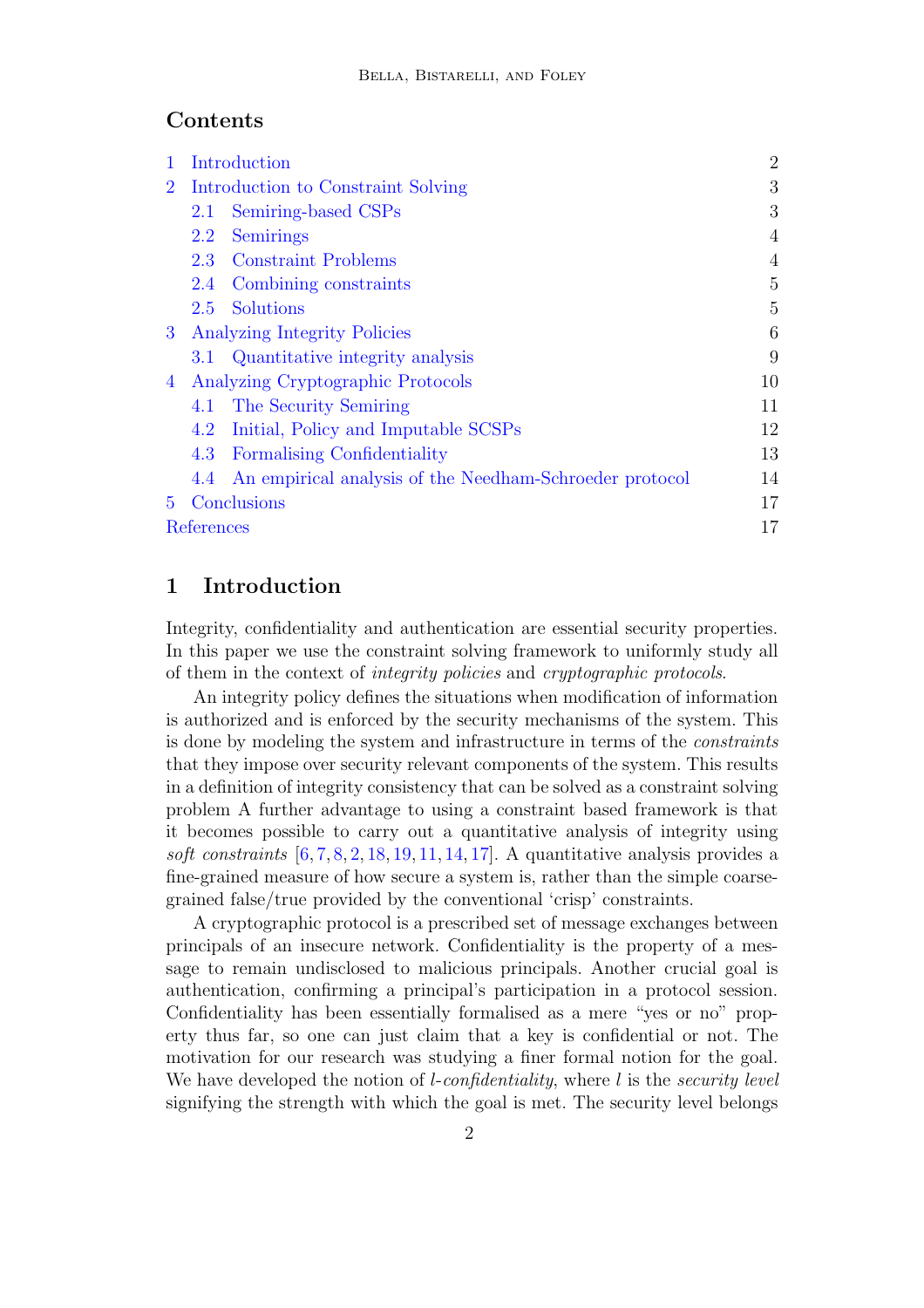to the carrier set of a semiring, as we adopt semiring-based soft constraint programming. Each principal assigns his own security level to each message — different levels to different messages — expressing the principal's trust on the message. This lets us formalise that different levels of a goal are granted to different principals.

The paper is organized as follows. Section [2](#page-2-0) provides an introduction to constraints and the constraint solving problem. Section [3](#page-5-0) first proposes an abstract approach to modeling systems within a crisp constraint framework, and then describes how soft constraints are used to carry out quantitative integrity analysis. The paper continues with the presentation of the crucial SCSPs for analyzing cryptographic protocols, with the definitions concerning confidentiality, and with a significant example (Section [4\)](#page-9-0). Finally, some conclusions (Section [5\)](#page-16-0) are given.

## <span id="page-2-0"></span>2 Introduction to Constraint Solving

Constraint Solving is an emerging software technology for declarative description and effective solving of large problems. The constraint programming process consists of the generation of requirements (constraints) and solution of these requirements, by specialized constraint solvers.

When the requirements of a problem are expressed as a collection of boolean predicates over variables, we obtain what is called the crisp (or classical) Constraint Satisfaction Problem (CSP). In this case the problem is solved by finding any assignment of the variables that satisfies all the constraints.

Sometimes, when a deeper analysis of a problem is required, soft constraints are used instead. Soft constraints associate a qualitative or quantitative value either to the entire constraint or to each assignment of its variables. Such values are interpreted as levels of preference or importance or cost. The levels are usually ordered, reflecting the fact that some levels (constraints) are better than others. When using soft constraints it is necessary to specify, via suitable combination operators, how the level of preference of a global solution is obtained from the preferences in the constraints.

Several formalizations of the concept of *soft constraints* are currently available. In the following, we refer to the formalization based on c-semirings  $[6, 7, 9, 2]$  $[6, 7, 9, 2]$  $[6, 7, 9, 2]$  $[6, 7, 9, 2]$  $[6, 7, 9, 2]$  $[6, 7, 9, 2]$  $[6, 7, 9, 2]$ , which can be shown to generalize and express both crisp and soft constraints [\[7,](#page-17-1) [3\]](#page-16-3).

### <span id="page-2-1"></span>2.1 Semiring-based CSPs

A semiring-based constraint assigns to each instantiation of its variables an associated value from a partially ordered set. When dealing with crisp constraints, the values are the boolean true and false representing the admissible and/or non-admissible values; when dealing with soft constraints the values are interpreted as preferences or probabilities or costs.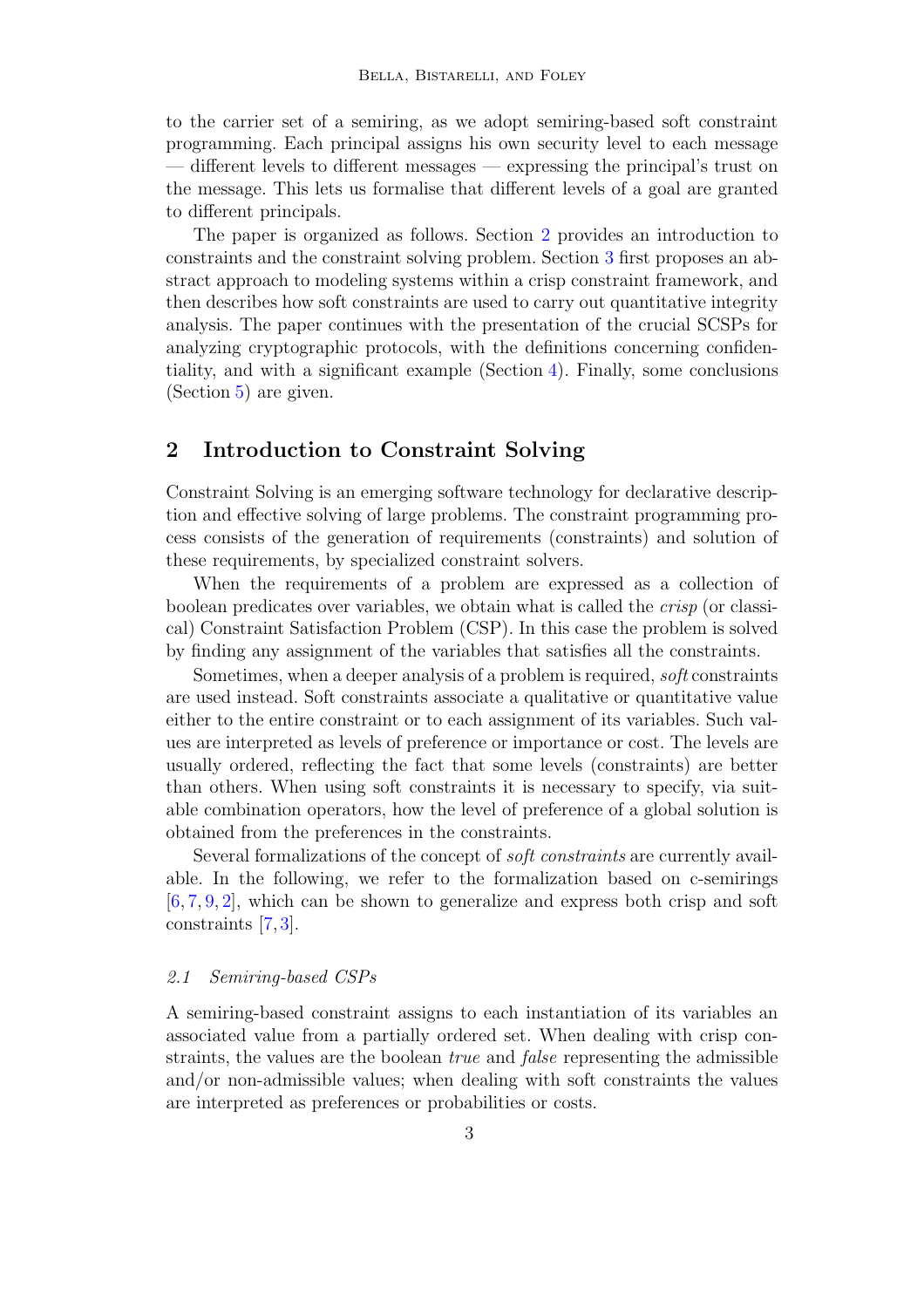The framework must also handle the combination of constraints. To do this one must take into account such additional values, and thus the formalism must provide suitable operations for combination  $(\times)$  and comparison  $(+)$  of tuples of values and constraints. This is why this formalization is based on the concept of c-semiring.

### <span id="page-3-0"></span>2.2 Semirings

A semiring is a tuple  $\langle A, +, \times, \mathbf{0}, \mathbf{1} \rangle$  such that: A is a set and  $\mathbf{0}, \mathbf{1} \in A$ ; + is commutative, associative and  $\bf{0}$  is its unit element;  $\times$  is associative, distributes over  $+$ , 1 is its unit element and 0 is its absorbing element. A c-semiring ("c" stands for "constraint-based") is a semiring  $\langle A, +, \times, \mathbf{0}, \mathbf{1} \rangle$  such that + is idempotent with 1 as its absorbing element and  $\times$  is commutative [\[7,](#page-17-1) [2\]](#page-16-2). In the following we will always use the word semiring as standing for c-semiring.

Let us consider the relation  $\leq_S$  over A such that  $a \leq_S b$  iff  $a + b = b$ . It is possible to prove that:  $\leq_S$  is a partial order; + and  $\times$  are monotone on  $\leq_S$ ; 0 is its minimum and 1 its maximum, and  $\langle A, \leq_S \rangle$  is a complete lattice with lowest upper bound operator +. Moreover, if  $\times$  is idempotent, then: + distributes over  $\times$ , and  $\langle A, \leq_S \rangle$  is a complete distributive lattice with greatest lower bound operator  $\times$ . The  $\leq_S$  relation is what we will use to compare tuples and constraints:  $a \leq_S b$  intuitively means that b is better than a.

### <span id="page-3-1"></span>2.3 Constraint Problems

Given a semiring  $S = \langle A, +, \times, \mathbf{0}, \mathbf{1} \rangle$  and an ordered set of variables V over a finite domain D, a *constraint* is a function which, given an assignment  $\eta$ :  $V \rightarrow D$  of the variables, returns a value of the semiring.

By using this notation we define  $\mathcal{C} = \eta \rightarrow A$  as the set of all possible constraints that can be built starting from S, D and V .

Consider a constraint  $c \in \mathcal{C}$ . We define his support as  $supp(c) = \{v \in V \mid$  $\exists \eta, d_1, d_2.c\eta [v := d_1] \neq c\eta [v := d_2]$ , where

$$
\eta[v := d]v' = \begin{cases} d & \text{if } v = v', \\ \eta v' & \text{otherwise.} \end{cases}
$$

Note that  $c\eta[v := d_1]$  means  $c\eta'$  where  $\eta'$  is  $\eta$  modified with the association  $v := d_1$  (that is the operator  $\lceil \cdot \rceil$  has precedence over application).

A constraint solving problem is a pair  $\langle C, con \rangle$  where con  $\subset V$  and C is a set of constraints: con is the set of variables of interest for the constraint set C, which however may concern also variables not in con. Note that a classical CSP is an SCSP where the chosen c-semiring is:  $S_{CSP}$  =  $\langle \{false, true\}, \vee, \wedge, false, true \rangle$ .

Many other "soft" CSPs (Probabilistic, weighted, . . .) can be modeled by using a suitable semiring structure  $(S_{prob} = \langle [0, 1], max, \times, 0, 1 \rangle, S_{weight} =$  $\langle \mathcal{R}, min, +, +\infty, 0 \rangle, \ldots$ ).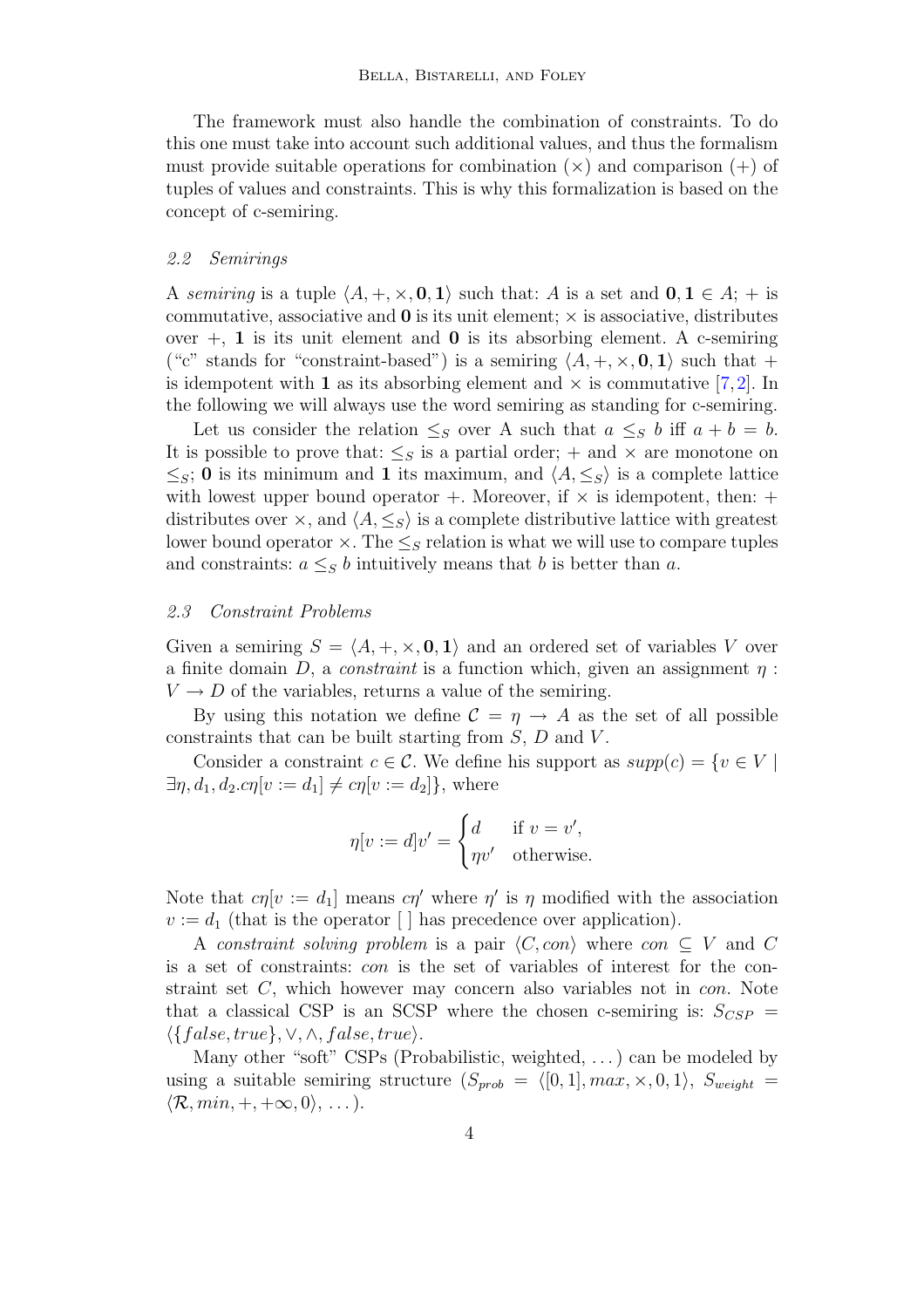

<span id="page-4-2"></span>Fig. 1. A fuzzy CSP.

**Example [1](#page-4-2)** Figure 1 shows the graph representation of a fuzzy  $CSP<sup>4</sup>$  $CSP<sup>4</sup>$  $CSP<sup>4</sup>$ . Variables  $X$  and  $Y$ , and constraints are represented respectively by nodes and by undirected (unary for  $c_1$  and  $c_3$  and binary for  $c_2$ ) arcs, and semiring values are written to the right of the corresponding tuples. The variables of interest (that is the set con) are represented with a double circle. Here we assume that the domain  $D$  of the variables contains only elements  $a, b$  and  $c$ .

If semiring values represent probability/fuzziness values then, for instance, the tuple  $\langle a, c \rangle \rightarrow 0.2$  in constraint  $c_2$  can be interpreted to mean that the probability/fuzziness of X and Y having values a and c, respectively, is 0.2.  $\triangle$ 

### <span id="page-4-0"></span>2.4 Combining constraints

When there is a set of soft constraints  $\mathcal{C}$ , the combined weight of the constraints is computed using the operator  $\otimes : \mathcal{C} \times \mathcal{C} \to \mathcal{C}$  defined as  $(c_1 \otimes c_2)\eta = c_1 \eta \times_S c_2 \eta$ .

Given a constraint  $c \in \mathcal{C}$  and a variable  $v \in V$ , the projection of c over  $V - \{v\}$ , written  $c \Downarrow_{(V - \{v\})}$  is the constraint  $c'$  s.t.  $c'\eta = \sum_{d \in D} c\eta[v := d]$ . Informally, projecting means eliminating some variables from the support. This is done by associating to each tuple over the remaining variables a semiring element which is the sum of the elements associated by the original constraint to all the extensions of this tuple over the eliminated variables. In short, combination is performed via the multiplicative operation of the semiring, and projection via the additive one.

### <span id="page-4-1"></span>2.5 Solutions

Solution of an SCSP  $P = \langle C, con \rangle$  is the constraint  $Sol(P) = (\bigotimes C) \Downarrow_{con}$ . That is, we combine all constraints, and then project over the variables in con. In this way we get the constraint with support (not greater than) con which is "induced" by the entire SCSP. Note that when all the variables are of interest we do not need to perform any projection.

Solutions are constraints in themselves and can be ordered by extending the  $\leq_S$  order. We say that a constraint  $c_1$  is at least as constraining as constraint

<span id="page-4-3"></span><sup>&</sup>lt;sup>4</sup> Fuzzy CSPs can be modeled in the SCSP framework by choosing the c-semiring  $S_{FCSP}$  =  $\langle [0, 1], max, min, 0, 1 \rangle$ .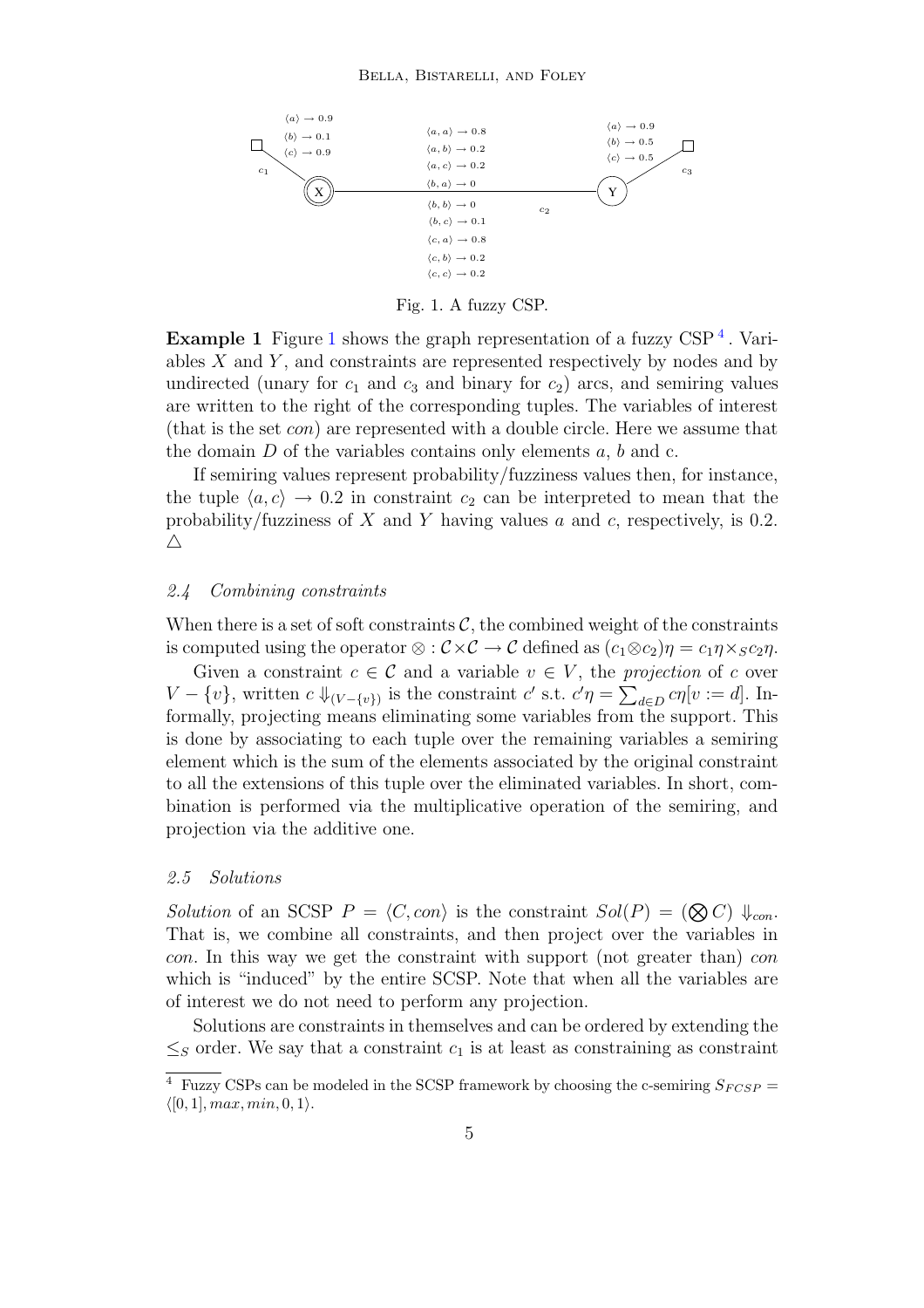$c_2$  if  $c_1 \sqsubseteq c_2$ , where for any assignment  $\eta$  of variables then

$$
c_1 \sqsubseteq c_2 \equiv c_1 \eta \leq_S c_2 \eta
$$

Thus, if  $c_1 \sqsubseteq c_2$  holds, then constraint  $c_1$  may be thought of as a refinement, or 'suitable' (more restrictive) replacement of constraint  $c_2$ .

Example 2 Consider again the solution of the fuzzy CSP of Figure [1.](#page-4-2) It associates a semiring element to every domain value of variable  $X$ . Such an element is obtained by first combining all the constraints together and then projecting the obtained constraint over X.

For instance, for the tuple  $\langle a, a \rangle$  (that is,  $X = Y = a$ ), we have to compute the minimum between 0.9 (which is the value assigned to  $X = a$  in constraint  $c_1$ ), 0.8 (which is the value assigned to  $\langle X = a, Y = a \rangle$  in  $c_2$ ) and 0.9 (which is the value for  $Y = a$  in  $c_3$ ). Hence, the resulting value for this tuple is 0.8. We can do the same work for tuple  $\langle a, b \rangle \rightarrow 0.2, \langle a, c \rangle \rightarrow 0.2, \langle b, a \rangle \rightarrow 0$ ,  $\langle b, b \rangle \rightarrow 0, \langle b, c \rangle \rightarrow 0.1, \langle c, a \rangle \rightarrow 0.8, \langle c, b \rangle \rightarrow 0.2$  and  $\langle c, c \rangle \rightarrow 0.2$ . The obtained tuples are then projected over variable  $X$ , obtaining the solution  $\langle a \rangle \rightarrow 0.8, \langle b \rangle \rightarrow 0.1$  and  $\langle c \rangle \rightarrow 0.8$ .

## <span id="page-5-0"></span>3 Analyzing Integrity Policies

An integrity policy defines the situations when modification of information is authorized and is enforced by the security mechanisms of the system. However, in a complex application system it is possible that an integrity policy may have been incorrectly specified and, as a result, a user may be authorized to modify information that can lead to an unexpected system compromise. In this section, inspired from the results of  $[4, 5]$  $[4, 5]$  $[4, 5]$ , we describe how constraint solving can be used to model and analyze the effectiveness of application system integrity policies.

In the following we show by using examples from  $[12, 13]$  $[12, 13]$  $[12, 13]$ , how functional requirements can be expressed as requirements in terms of constraints on variables that are invariant over the lifetime of the system.



<span id="page-5-1"></span>Fig. 2. A simple payment enterprise

<span id="page-5-2"></span>Example 3 A simple enterprise receives shipments, and generates associated payments for a supplier. Requirements Analysis identifies the actions shipnote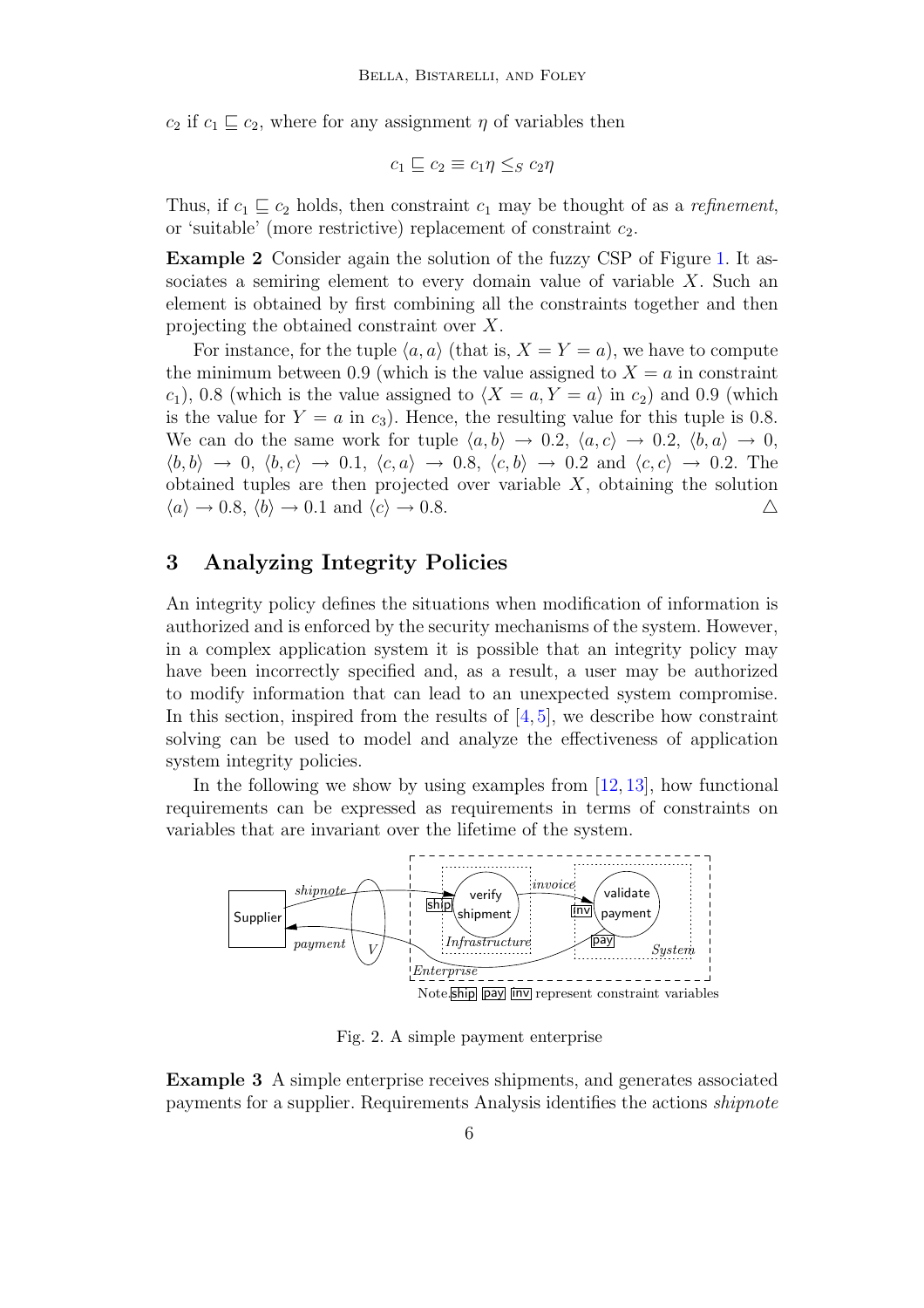and *payment*, corresponding to the arrival of a shipment (note) and its associated payment, respectively. For the purposes of integrity, the analysis has identified a requirement that the system should not pay its supplier more than the stated value of goods shipped.

Let the constraint variables ship and pay represent the total value of goods shipped to date and the total value of payments made to date, respectively. Constraint Probity describes the requirement as an invariant over variables ship and pay.

$$
\mathsf{Probability} \equiv \mathsf{pay} \leq \mathsf{ship}
$$

Figure [2](#page-5-1) outlines a possible implementation of this requirement. A clerk verifies shipment notes and enters invoice details (action invoice) to a computer system, which in turn, generates payment to the supplier. This implementation is described in terms of variables ship, pay and variable inv which represents the total value of invoices generated to date.

A clerk should not process more invoices than shipments and, therefore, the clerk's behavior is represented by the following constraint.

$$
\mathsf{Clerk} \equiv \mathsf{inv} \leq \mathsf{ship}
$$

The requirement on the invoice processing application system is

$$
\mathsf{Appl} \equiv \mathsf{pay} \leq \mathsf{inv}
$$

and the enterprise design is specified as the constraint

$$
\mathsf{Impl} \equiv \mathsf{Appl} \otimes \mathsf{Clerk}
$$

obtained by combining together Appl and Clerk constraints. Intuitively, integrity is ensured in this system since Imp1 ensures the high-level requirement Probity.  $\triangle$ 

In the above example, the supplier's interface  $V$  to the system is modeled in terms of the variables ship and pay. Constraints between these variables are used to characterize our requirements for the system. We want to ensure that the implementation upholds probity through this interface, that is,

$$
\mathsf{Impl}_{\Downarrow\{\textsf{ship},\textsf{pay}\}} \sqsubseteq \mathsf{Probability}
$$

We are unconcerned about the possible values of the 'internal' variable inv and thus the constraint relation  $\text{Imp1}_{\downarrow \{ \text{ship}, \text{pay} \}}$  describes the constraints in Imp1 that exist between variables ship and pay. By definition, the above equation defines that all of the possible solutions of  $\text{Imp1}_{\downarrow \{ \text{ship, pay} \}}$  are solutions of Probity, that is, for any assignment  $\eta$  of variables then

$$
\mathsf{Impl}_{\Downarrow \{ \mathsf{ship}, \mathsf{pay} \}} \; \eta \leq_S \mathsf{Probability} \; \eta
$$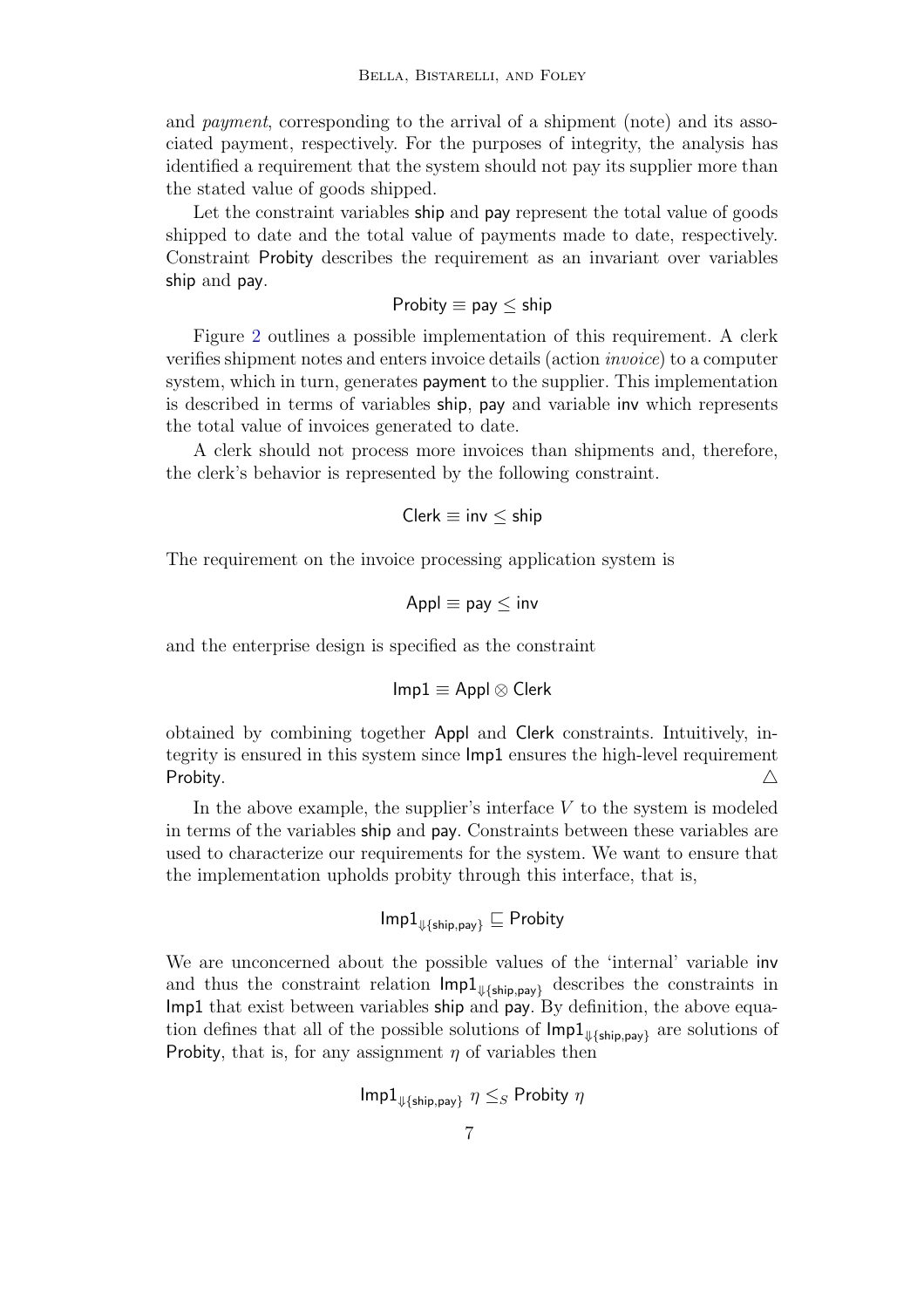Definition 3.1 We say that the requirement S locally refines requirement R through the interface described by the set of variables V iff  $S_{\mu\nu} \subseteq R_{\mu\nu}$ .

Example 4 Continuing Example [3,](#page-5-2) assume that the application system will behave reliably and uphold Appl. However, it is not reasonable to assume that the clerk will always act reliably as Clerk. In practice, the clerk could take on any behavior:

$$
Clerk \equiv (inv \le ship \lor inv > ship) = true
$$
  

$$
Imp2 \equiv \overline{Clerk} \otimes Appl
$$

Imp2 is a more realistic representation of the actual enterprise. It more accurately reflects the reliability of its infrastructure than the previous design Imp1. However, since inv is no longer constrained it can take on any value, and therefore, pay is unconstrained and we have

$$
\mathsf{Imp2}_{\Downarrow \{\textsf{ship}, \textsf{pay}\}} \not\sqsubseteq \mathsf{Probability}
$$

that is, the implementation of the system is not sufficiently robust to be able to deal with internal failures in a safe way and uphold the original probity requirement.  $\triangle$ 

In [\[15\]](#page-17-12), integrity is given as one attribute of dependability. Dependability is characterized as a "property of a computer system such that reliance can be justifiably placed on the service it delivers"  $[15]$ . In  $[12, 13]$  $[12, 13]$  $[12, 13]$  this notion of dependability may be viewed as a class of refinement whereby the nature of the reliability of the enterprise is explicitly specified.

Definition 3.2 (Dependability) If R gives requirements for an enterprise and S is its proposed implementation, including details about the nature of the reliability of its infrastructure, then  $S$  is as dependably safe as  $R$  at interface that is described by the set of variables E if and only if  $S_{\Downarrow E} \subseteq R_{\Downarrow E}$ 

Separation of duties [\[20,](#page-18-1) [10\]](#page-17-13) is a common implementation technique for achieving integrity. While fault-tolerant techniques replicate an operation, separation of duties can be thought of as a partitioning of the operation across different user domains.

Example 5 When a shipment arrives a clerk verifies the consignment at goods-inwards (entering consign into the system). When an invoice arrives, a different clerk enters details into the system, and if the invoice matches a consignments, a payment is generated. So long as the operations are separated then a single clerk entering a bogus consignment or invoice can be detected by the system. This is depicted in Figure [3.](#page-8-1)

Let variables inv and con represent the total value of invoices and consignments, respectively, received to date. Specifications Clerk1, Clerk2 and App3 define the constraints on the system variables, reflecting invariants that are expected to be upheld by the clerks and the application system.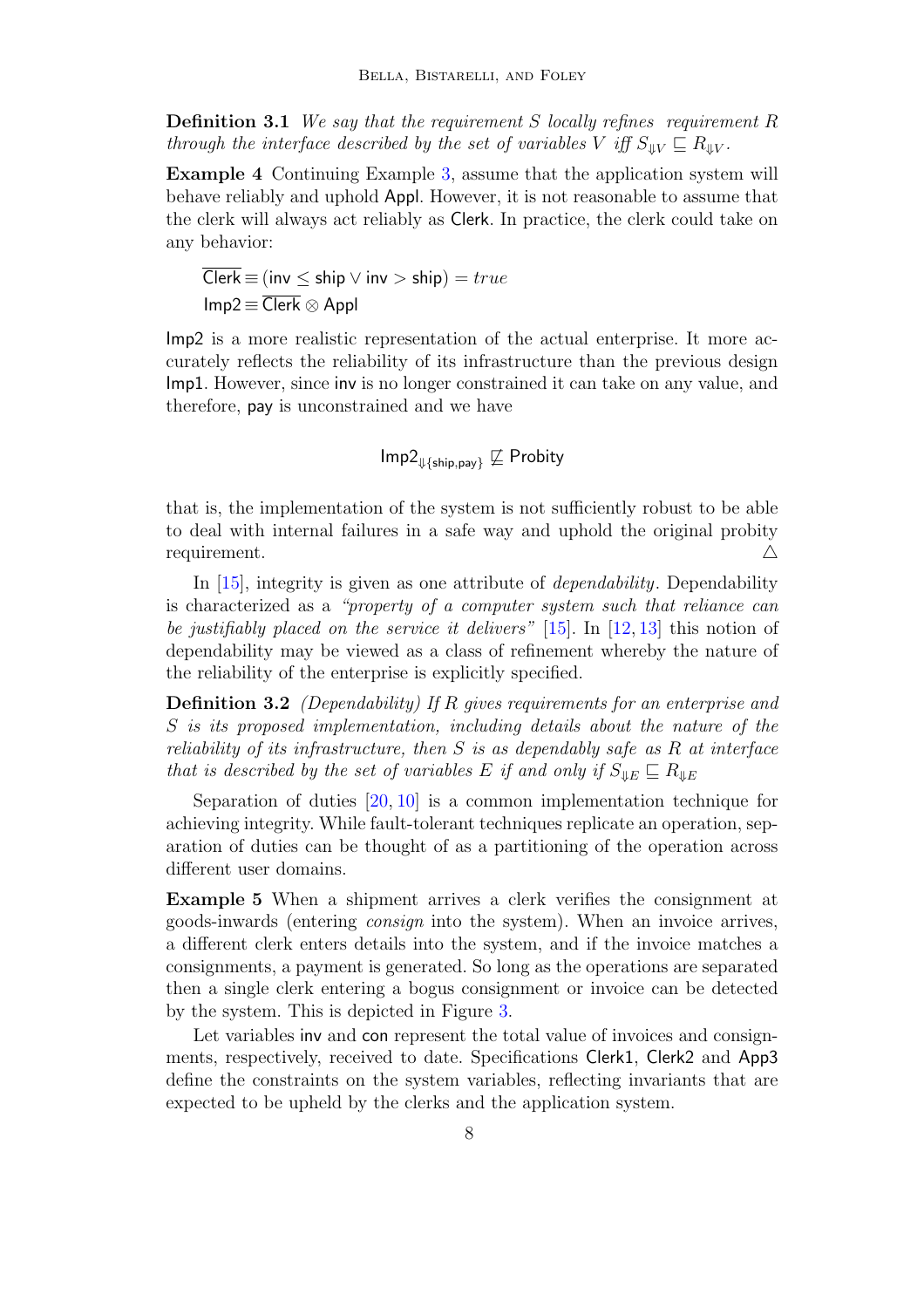

<span id="page-8-1"></span>Fig. 3. Supporting separation of duties

```
Clerk1 \equivcon \leq ship
Clerk2 \equiv inv \leq ship\mathsf{App3} \equiv \mathsf{pay} \leq \min(\mathsf{con}, \mathsf{inv})
```
This system is as dependably safe as Probity even when a single clerk fails, that is, we have

 $(Clerk1 \otimes Clerk2 \otimes App3)_{\Downarrow {\sf{ship, pay}}} \sqsubseteq$  Probity  $(Clerk2 \otimes App3)_{\nparallel \{ship, pay\}} \sqsubseteq$  Probity  $(Clerk1 \otimes App3)_{\nparallel \{ship, pay\}} \sqsubseteq$  Probity

Note that the absence of a constraint means that it does not restrict variables to any values. However, the system is not resilient to the failure of both clerks nor to the failure of the application software. Removing the 'normal behavior' constraints imposed by both clerks or by the application yields the following.

 $App3_{\Downarrow {\{ \text{ship}, \text{pay} \}}} \not\sqsubseteq$  Probity  $(Clerk1 \otimes Clerk2)_{\Downarrow \{ship, pay\}} \not\sqsubseteq$  Probity

As currently defined, our specification favors the payment-enterprise, not the supplier: payments may be very late, or not made at all, but are never bogus. If a clerk fails then payment may not be made. In reality, the infrastructure contains many additional components; audit logs to record failures and supervisors, who make judgments and rectify these inconsistencies.  $\Delta$ 

### <span id="page-8-0"></span>3.1 Quantitative integrity analysis

The examples in the previous section use crisp constraints to describe system requirements and implementations. When a quantitative analysis of the system is required then it is necessary to represent these properties using soft constraints.

Example 6 Consider again the Probity requirement and suppose that we aim not only to have a correct implementation, but, if possible, to have the "best" possible implementation. To do this we consider a soft constraint between variables ship and pay that assigns to the configuration ship  $=a$  and pay  $=b$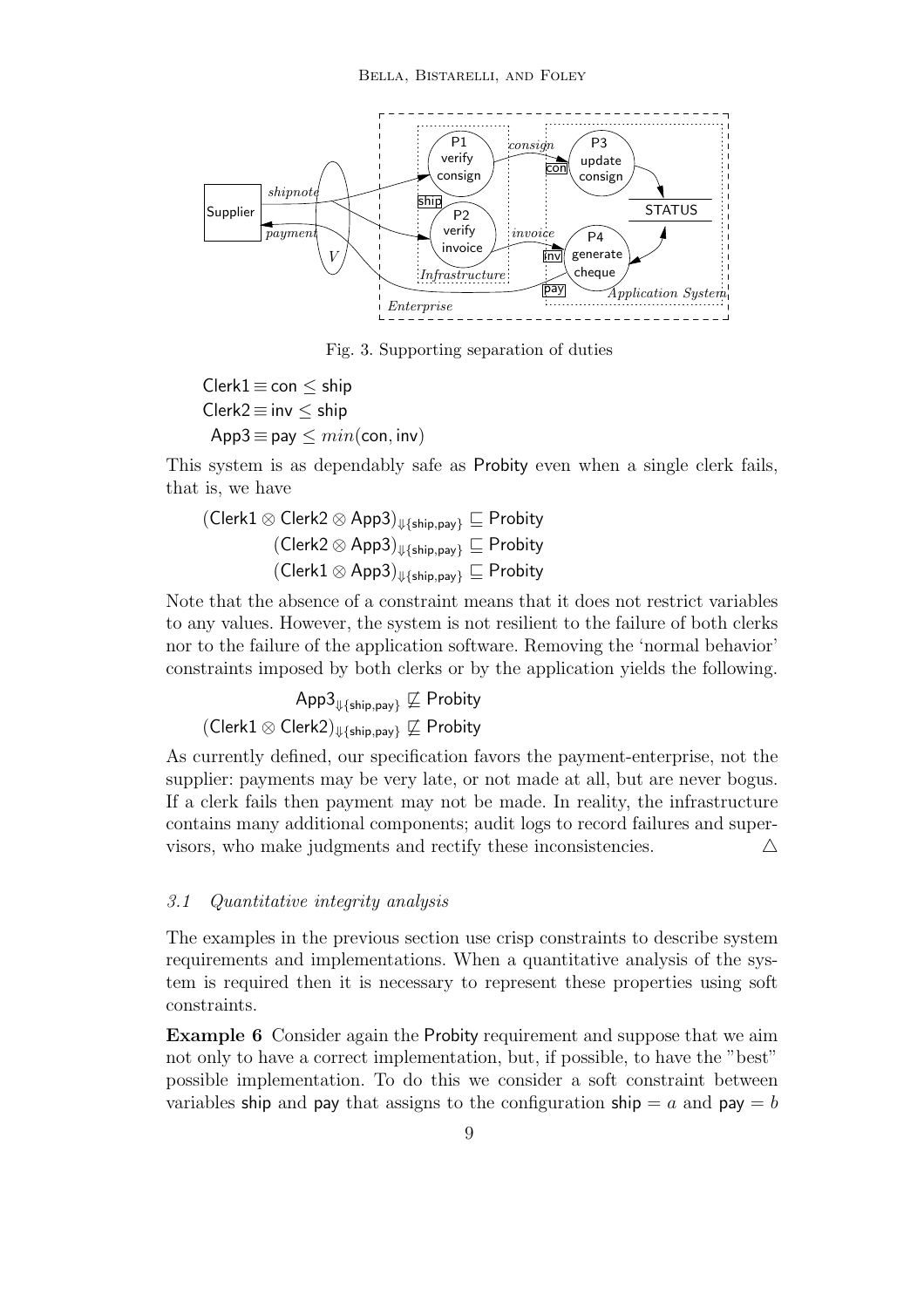the preference level represented by the integer  $a-b^5$  $a-b^5$ . If we are looking for the best implementation for the buyer, then we will try to maximize this level. In this way, different instances of the same system can be compared, and different implementations can be checked and analyzed.

Soft constraints also provide a basis for evaluating and comparing less resilient implementations that cannot uphold the intended requirement. For example, if an acceptable implementation Imp cannot be found to satisfy

## $Imp_{\text{ll/ship,pay}} \sqsubseteq$  Probity

then one might be satisfied (in some sense) by selecting the best of the less resilient, but acceptable implementations. Given insufficiently resilient implementations  $\textsf{Imp}_1$  and  $\textsf{Imp}_2$  then their corresponding semiring levels provide a relative ordering that allow the selection of the 'best' of the less resilient implementations.

Probabilistic based reasoning can also be done within the soft constraints framework. For example, consider an implementation Imp3 that ensures that the number of payments is never more than 3, regardless of the number of shipments received. This is represented as:

$$
Imp3 \equiv pay \leq 3.
$$

Assume that there is a constraint on variable ship that specifies the probability of the possible number of shipments made at a certain time. If the nature of the probability distribution is such that it is generally more likely that the value of ship is greater than 3, then Imp3 is a not unreasonable implementation (despite  $\text{Imp3}_{\downarrow \{\text{ship,pay}\}} \sqsubseteq \text{Probability not holding}.$   $\triangle$ 

## <span id="page-9-0"></span>4 Analyzing Cryptographic Protocols

Security protocols stipulate how the remote principals of a computer network should interact in order to obtain specific security goals. The crucial goals of confidentiality and authentication may be achieved in various forms, each of different strength.

In this section, inspired from the results of  $[1]$ , we describe how soft constraint solving can be used to develop a uniform formal notion for the two goals. They are no longer formalised as mere yes/no properties as in the existing literature, but gain an extra parameter, the security level. For example, different messages can enjoy different levels of confidentiality, or a principal can achieve different levels of authentication with different principals.

<span id="page-9-1"></span> $5$  This value represent how much pay differs from ship. Our goal is to have pay=ship, but sometimes this is impossible and our goal will be to minimize the  $a - b$  difference.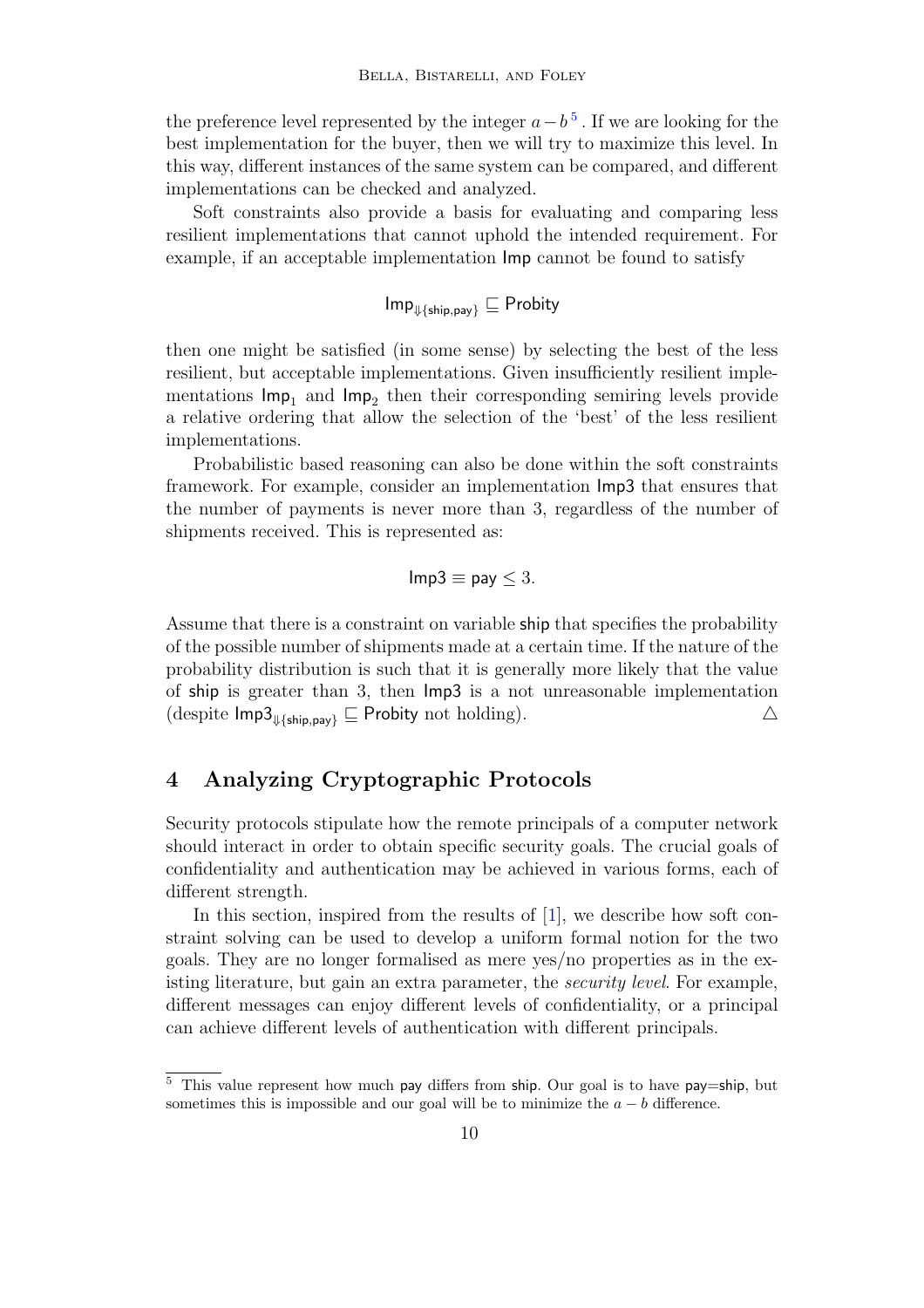### <span id="page-10-0"></span>4.1 The Security Semiring

Our security semiring is used to specify each principal's trust on the security of each message, that is each principal's security level on each message. The security levels range from the most secure (highest) level unknown to the least secure (lowest) level *public*. Intuitively, if  $A$ 's security level on  $m$  is unknown, then no principal (included A) knows m according to A, and, if  $A$ 's security level on m is *public*, then all principals potentially know m according to  $A$ . The lower  $A$ 's security level on  $m$ , the higher the number of principals that A believes authorised to know  $m$ . For simplicity, we state no relation between the granularity of the security levels and the number of principals authorised to know m.

More formally, given a natural number  $n$ , we define the set  $L$  of security levels as follows:

 $L = \{unknown, private, traded_1, traded_2, ..., traded_n, public\}$ 

We introduce an additive operator,  $+_{sec}$ , and a multiplicative operator,  $\times_{\text{sec}}$ . To allow for a compact definition of the two operators, and to simplify the following treatment, let us define a convenient double naming:

- $unknown \equiv traded_{-1}$
- $=$  private  $\equiv$  traded<sub>0</sub>
- *public*  $\equiv$  *traded<sub>n+1</sub>*

Let us consider an index  $i$  and an index  $j$  both belonging to the closed interval  $[-1, n+1]$  of integers. We define  $+_{sec}$  and $\times_{sec}$  by the following axioms. Ax. 1: traded<sub>i</sub> +sec traded<sub>j</sub> = traded<sub>max(i,j)</sub>

**Ax. 2:** traded<sub>i</sub>  $\times_{sec}$  traded<sub>j</sub> = traded<sub>min(i,j)</sub>

The structure  $S_{sec} = \langle L, +_{sec}, \times_{sec}, public, unknown \rangle$  can be easily verified to be a c-semiring.

Using the security semiring, we define the network constraint system  $CS_n =$  $\langle \mathcal{S}_{sec}, \mathcal{D}, \mathcal{V} \rangle$  where:

- $\mathcal{S}_{\text{sec}}$  is the security semiring (Section [4.1\)](#page-10-0);
- $V$  is a bounded set of variables.
- $\mathcal D$  is a bounded set of values including the empty message  $\{ \}$  and all atomic messages, as well as all messages recursively obtained by concatenation and encryption.

. The *network constraint system* represents the computer network on which the cryptographic protocols can be executed.

The elements of  $\mathcal V$  stand for the network principals, and the elements of  $D$  represent all possible messages. Atomic messages typically are principal names, timestamps, nonces and cryptographic keys.

The development of the principals' security levels from manipulation of the messages seen during the protocol sessions can be formalised as a *security*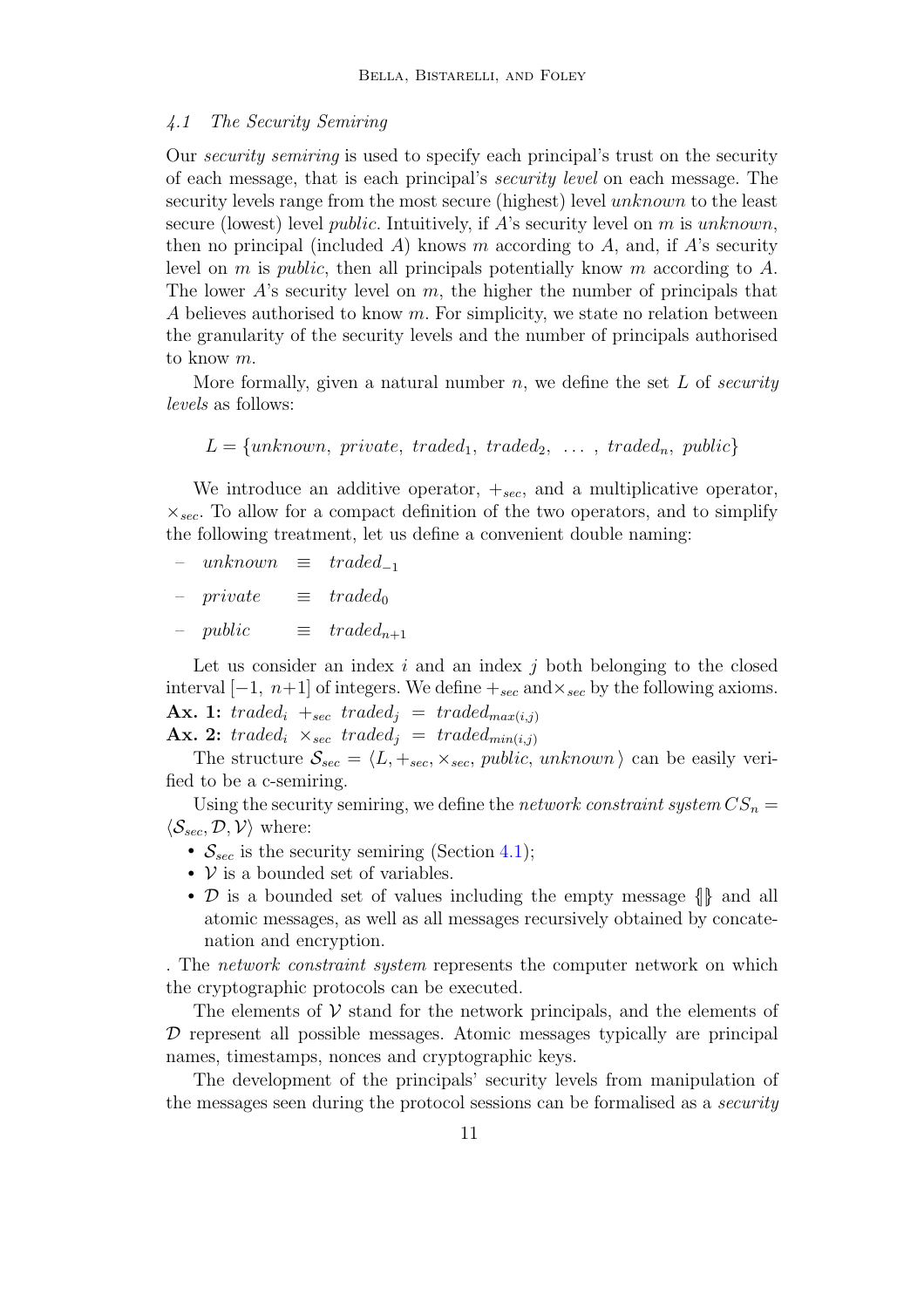entailment, that is an entailment relation between constraints [\[9\]](#page-17-7).

We define rules to compute the security levels that each principal gives to the newly generated messages. The rules establish that the security level of a message gets somewhat lower each time the message is manipulated by encryption or decryption.

A possible set of rules is presented in Figure [4,](#page-11-1) where function  $def$  is associated to a generic constraint projected on a generic principal A. Different rules can be studied to capture other features.

### Concatenation:

$$
\underbrace{v_1, v_2 < unknown; \ \ def(m_1) = v_1; \ \ def(m_2) = v_2; \ \ def(\{m_1, m_2\}) = v_3}{\text{def}(\{m_1, m_2\}) = (v_1 +_{\text{sec}} v_2) \times_{\text{sec}} v_3}
$$

Splitting:

$$
\frac{v_3 < unknown; \ \ def(m_1) = v_1; \ \ def(m_2) = v_2; \ \ def(\{m_1, m_2\}) = v_3}{\text{def}(m_1) = v_1 \times_{\text{sec}} v_3; \ \ \text{def}(m_2) = v_2 \times_{\text{sec}} v_3}
$$

### Encryption:

$$
traded_{l_1}, traded_{l_2} < unknown;
$$
\n
$$
def(m_1) = traded_{l_1}; \ def(m_2) = traded_{l_2}; \ def(\{m_1\}_{m_2}) = traded_{l_3}
$$
\n
$$
def(\{m_1\}_{m_2}) = (traded_{l_1+1} + sec \ traded_{l_2}) \times sec \ traded_{l_3}
$$

#### Decryption:

 $traded_{l_2}, traded_{l_3} < unknown;$  $def(m_1) = traded_{l_1}; def(m_2^{-1}) = traded_{l_2}; def(\{m_1\}_{m_2}) = traded_{l_3}$  $def(m_1) = traded_{l_1} \times_{sec} traded_{l_2+1} \times_{sec} traded_{l_3}$ 

<span id="page-11-1"></span>Fig. 4. Entailment rules for security levels

### <span id="page-11-0"></span>4.2 Initial, Policy and Imputable SCSPs

The policy for a protocol  $P$  is a set of rules stating, among other things, the preconditions necessary for the protocol execution, such as which messages are public, and which messages are private for which principals.

It is intuitive to capture these policy rules by our security levels (Section [4.1\)](#page-10-0). Precisely, these rules can be translated into unary constraints for the network constraint system. For each principal  $A \in \mathcal{V}$ , we define a unary constraint that states A's security levels as follows. It associates security level public to those messages that are known to all, typically principal names, timestamps and public keys; level private to A's initial secrets, such as keys (e.g.,  $A$ 's long-term key if  $\mathcal P$  uses symmetric cryptography, or  $A$ 's private key if P uses asymmetric cryptography, or A's pin if P uses smart cards); level unknown to all remaining domain values (including, e.g., the secrets that A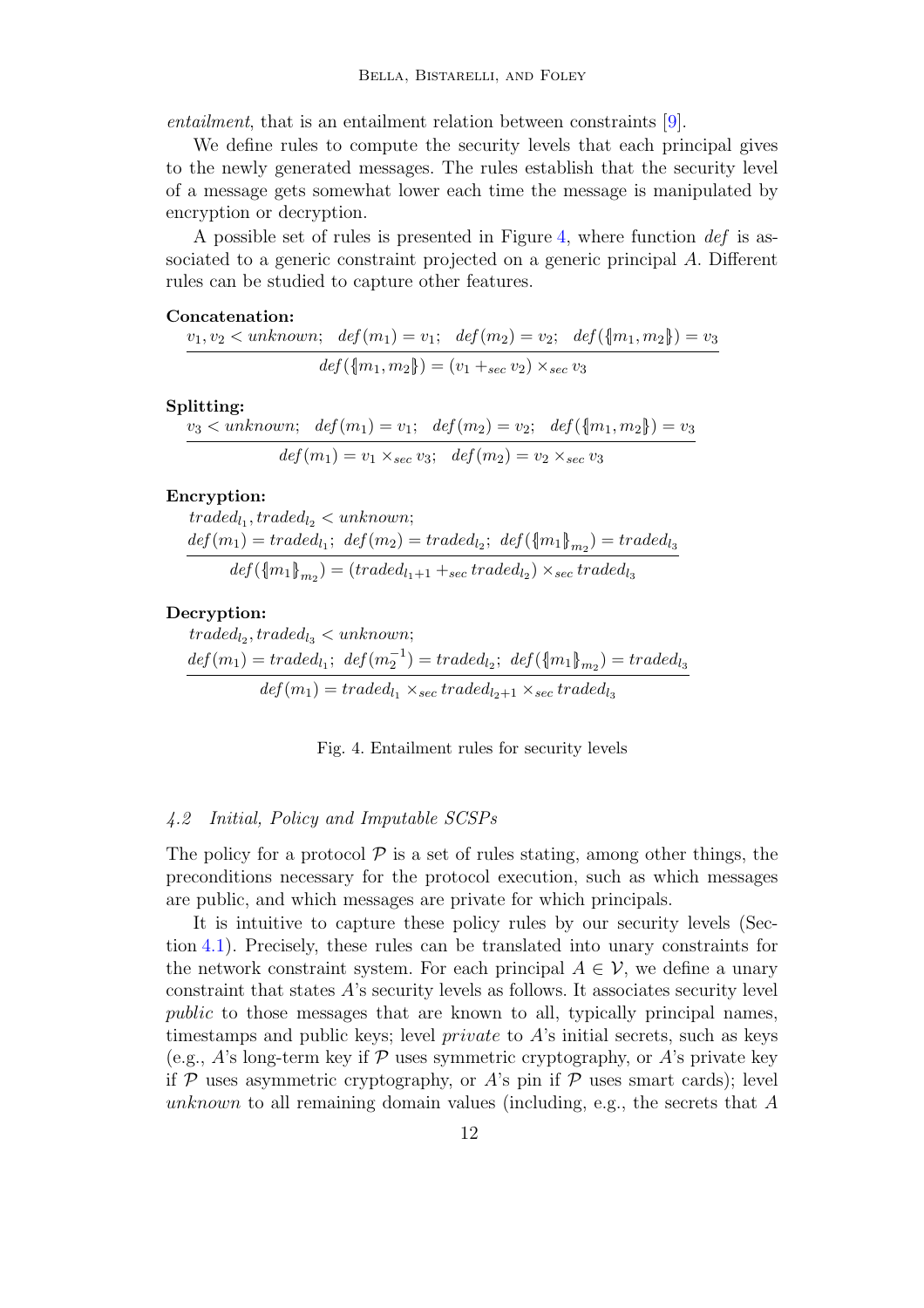will invent during the protocol execution, or other principals' initial secrets). This procedure defines what we name *initial SCSP for*  $P$ , which specifies the principals' security levels when no session of  $P$  has yet started.

The policy for a protocol  $P$  also specifies how the messages that must be exchanged during a session between a pair of principals are formed. We read from the protocol policy each allowed step of the form  $A \rightarrow B : m$  and its informal description, which explains whether A invents  $m$  or part of it. Then, we build the *policy SCSP for*  $\mathcal{P}$  by adding new constraints to the initial SCSP according to the event that is considered. If that event is a principal A's inventing a message  $n$ , then a unary constraint is added on variable  $A$ assigning security level private to the domain value n (and unknown to all other values). If that event is a principal  $A$ 's sending a message m to a principal B, then the semiring value, alias security level, associated to message m over A is considered. This level is computed by entailment (Figure [4\)](#page-11-1) whenever  $m$ is obtained by manipulation of other messages (rather than  $m$  being e.g. a fresh nonce just invented with security level private by the previous case of the algorithm). A binary constraint that assigns the newly computed security level to the tuple  $\langle \{\,\,\,\}, m \rangle$  (and unknown to all other tuples) is now added to the current SCSP on the pair of variables  $A$  and  $B$ . This reasoning is repeated for each of the bounded number of events allowed by the policy. When there are no more events to process, the current SCSP is returned as policy SCSP for  $P$ , which is our formal model for the protocol.

A real-world network history induced by a protocol  $P$  must account for malicious activity by some principals. Each such history can be viewed as a sequence of events of the forms: a principal's inventing new messages, a principal's sending messages that are not intercepted, and a principal's sending messages that are intercepted. While the second event signifies that the intended recipient of a message indeed gets the message, the third signifies that some malicious principal prevents the delivery of the message that is sent.

We can model any network configuration at a certain point in any realworld network history as an SCSP. We take as inputs a protocol  $P$  and a network configuration *nc* originated from the protocol execution. The processing of the third type of event is added: when a message is sent by  $A$  to  $B$ and is intercepted by another principal  $C$ , the corresponding constraint must be stated on the pair  $A, C$  rather than  $A, B$ . We obtain what we name an imputable SCSP for P.

### <span id="page-12-0"></span>4.3 Formalising Confidentiality

Using the security levels, we develop uniform definitions of confidentiality and of confidentiality attack, which appear to capture any policy requirement. Intuitively, if a principal's security level on a message is  $l$ , then the message is l-confidential for the principal because the security level in fact formalises the principal's trust on the security, that is confidentiality, of the message.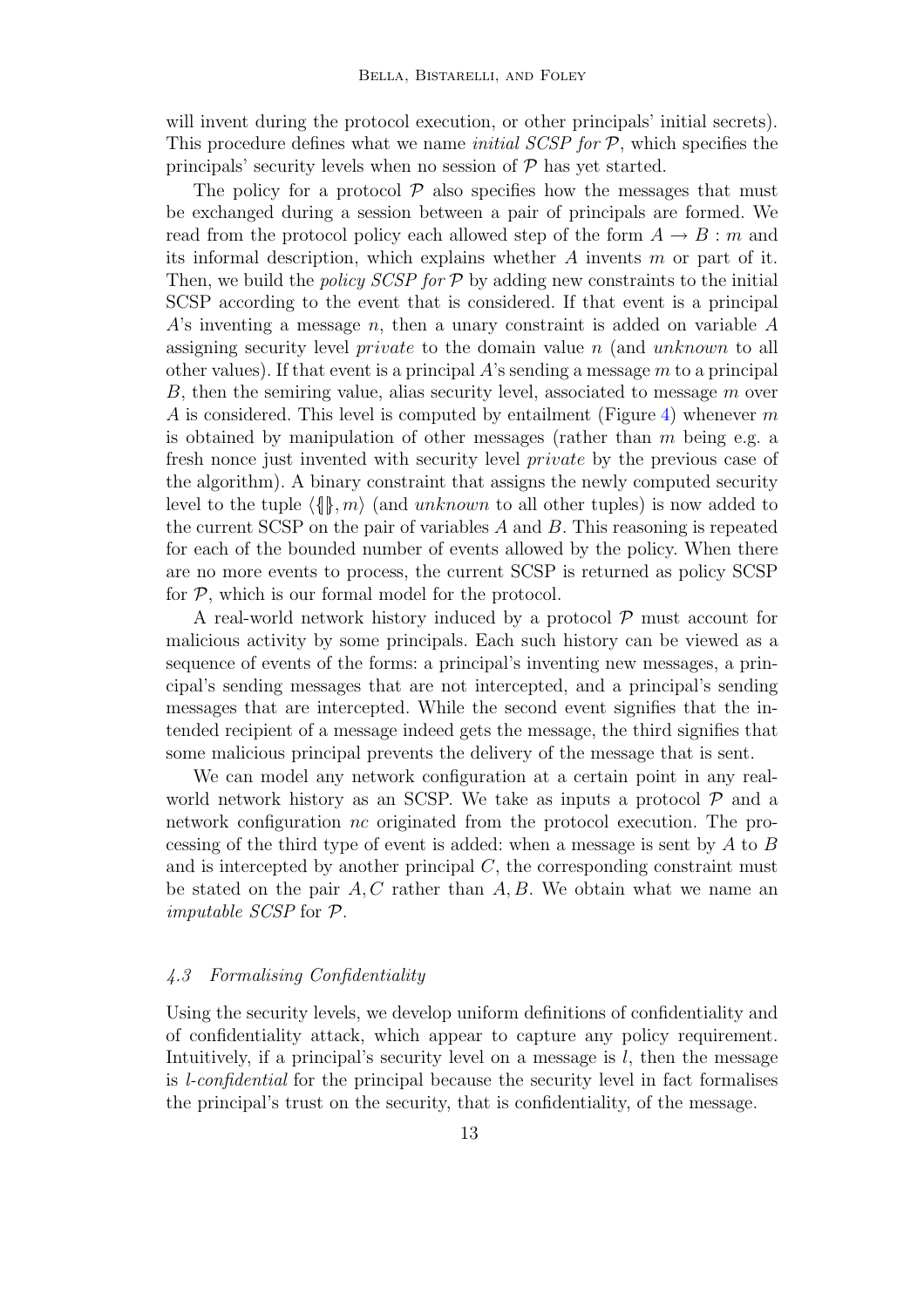In practice, establishing whether our definition of *l-confidentiality* holds in an SCSP requires calculating the solution of the imputable SCSP and projecting it on certain principals of interest. The higher  $l$ , the stronger the goal.

<span id="page-13-2"></span>**Definition 4.1** [*l*-confidentiality] Given an imputable SCSP **p** and a principal A, we say that there is *l*-confidentiality of m for A in p iff  $Sol(p) \Downarrow_{\{A\}} (m) = l$ .

By a preliminary analysis, we can study what goals the protocol achieves in ideal conditions where no principal acts maliciously. Most importantly, by an empirical analysis, we can study what goals the protocol achieves on a specific network configuration arising from the protocol execution under realistic threats. We concentrate on the corresponding imputable SCSP, calculate its solution and project it on a principal of interest: we obtain the principal's security levels on all messages. Having done the same operations on the policy SCSP, we can compare the outcomes. If some level from the imputable is lower than the corresponding level from the policy, then there is an attack in the imputable SCSP. In fact, some malicious operations contributing to the network configuration modeled by the imputable SCSP have taken place so to lower some of the security levels stated by the policy SCSP. It is important to stress that any principal might have performed, either deliberately or not, those operations.

<span id="page-13-3"></span>Definition 4.2 [Confidentiality attack]

Given a policy SCSP P, an imputable SCSP p for the same protocol, and a principal A, we say that there is a confidentiality attack by A on  $m$  in  $p$  iff there is *l*-confidentiality of m in  $P$  for A, *l'*-confidentiality of m in  $p$  for A, and  $l' < l.$ 

Therefore, there is a confidentiality attack by A on m in p iff  $Sol(P) \Downarrow_{\{A\}}$  $(m) < Sol(P) \Downarrow_{\{A\}} (m)$ . The more an attack lowers a security level, the worse that attack, so confidentiality attacks can be variously compared.

The authentication goal can be formalized in a similar fashion (details can be found elsewhere [\[1\]](#page-16-4)).

### <span id="page-13-0"></span>4.4 An empirical analysis of the Needham-Schroeder protocol

Figure [5](#page-13-1) presents the asymmetric Needham-Schroeder protocol, which is so popular that it requires little comments.

> 1.  $A \to B : \{Na, A\}_{Kb}$ 2.  $B \to A : \{Na, Nb\}_{Ka}$ 3.  $A \rightarrow B : \overline{\{Nb\}}_{Kb}$

<span id="page-13-1"></span>Fig. 5. The asymmetric Needham-Schroeder protocol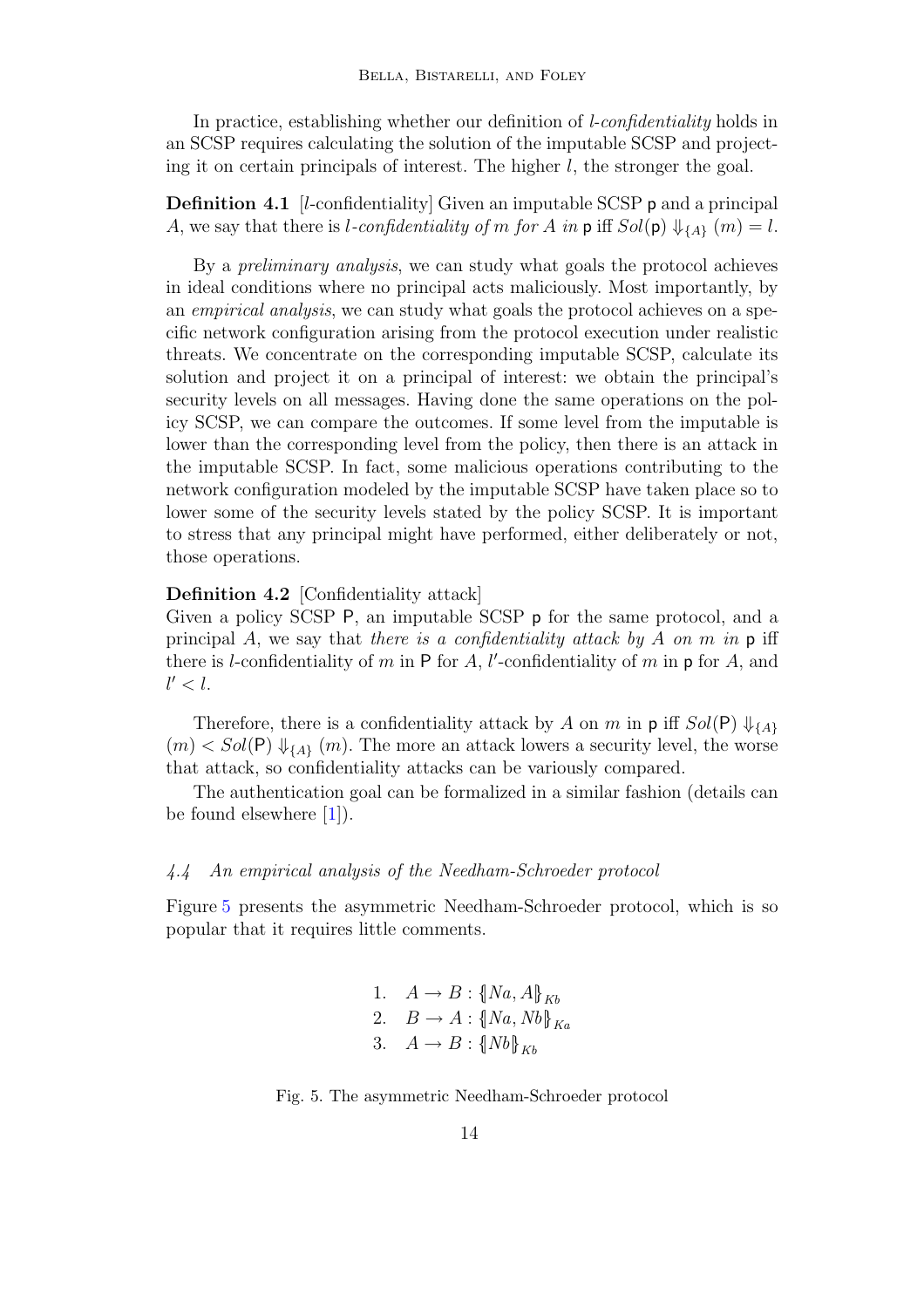The goal of the protocol is *authentication*: at completion of a session initiated by  $A$  with  $B$ ,  $A$  should get evidence to have communicated with  $B$  and, likewise, B should get evidence to have communicated with A. Assuming that encryption is perfect and that the nonces are truly random, authentication is achieved here by confidentiality of the nonces. Indeed, upon reception of Na inside message 2, A would conclude that she is interacting with  $B$ , the only principal who could retrieve  $Na$  from message 1. In the same fashion, when B receives Nb inside message 3, he would conclude that A was at the other end of the network because Nb must have been obtained from message 2, and no-one but A could perform this operation.

Lowe discovers [\[16\]](#page-17-14) that the protocol suffers the attack in Figure [6,](#page-14-0) whereby a malicious principal C masquerades as a principal A with a principal  $B$ , after  $A$  initiated a session with  $C$ . The attack, which sees  $C$  interleave two sessions, indicates failure of the authentication of  $A$  with  $B$ , which follows from failure of the confidentiality of  $Nb$ . The security levels of all other principals on the nonces Na and Nb are unknown. So, by Definition [4.1,](#page-13-2) those nonces are unknown-confidential for any principal different from A or B.

> 1.  $A \to C : \{ \mathbb{N}a, A \}_{Kc}$ 1'.  $C \to B : \{Na, A\}_{Kb}$ 2'.  $B \to A : \{Na, Nb\}_{Ka}$ 2.  $C \to A : \{ \mathbb{N}a, \mathbb{N}b \}_{Ka}$ 3.  $A \rightarrow C : \{Nb\}_{Kc}$ 3'.  $C \rightarrow B : \{Nb\}_{Kb}$

<span id="page-14-0"></span>

PSfrag replace We start of the building the initial SCSP, whose fragment for principals A and B is in Figure [7](#page-14-1) (the following only features suitable SCSP fragments pertaining to the principals of interest).





<span id="page-14-1"></span>Then, we build the policy SCSP for the protocol. Figure [8](#page-15-0) presents the fragment pertaining to a single session between principals  $A$  and  $B$ . The Figure indicates that, while A's security level on her nonce Na was initially  $private$ , it is now lowered to  $traded_1$  by entailment because of the binary constraint formalising step 2 of the protocol. Similarly,  $B$ 's security level on  $Nb$  is now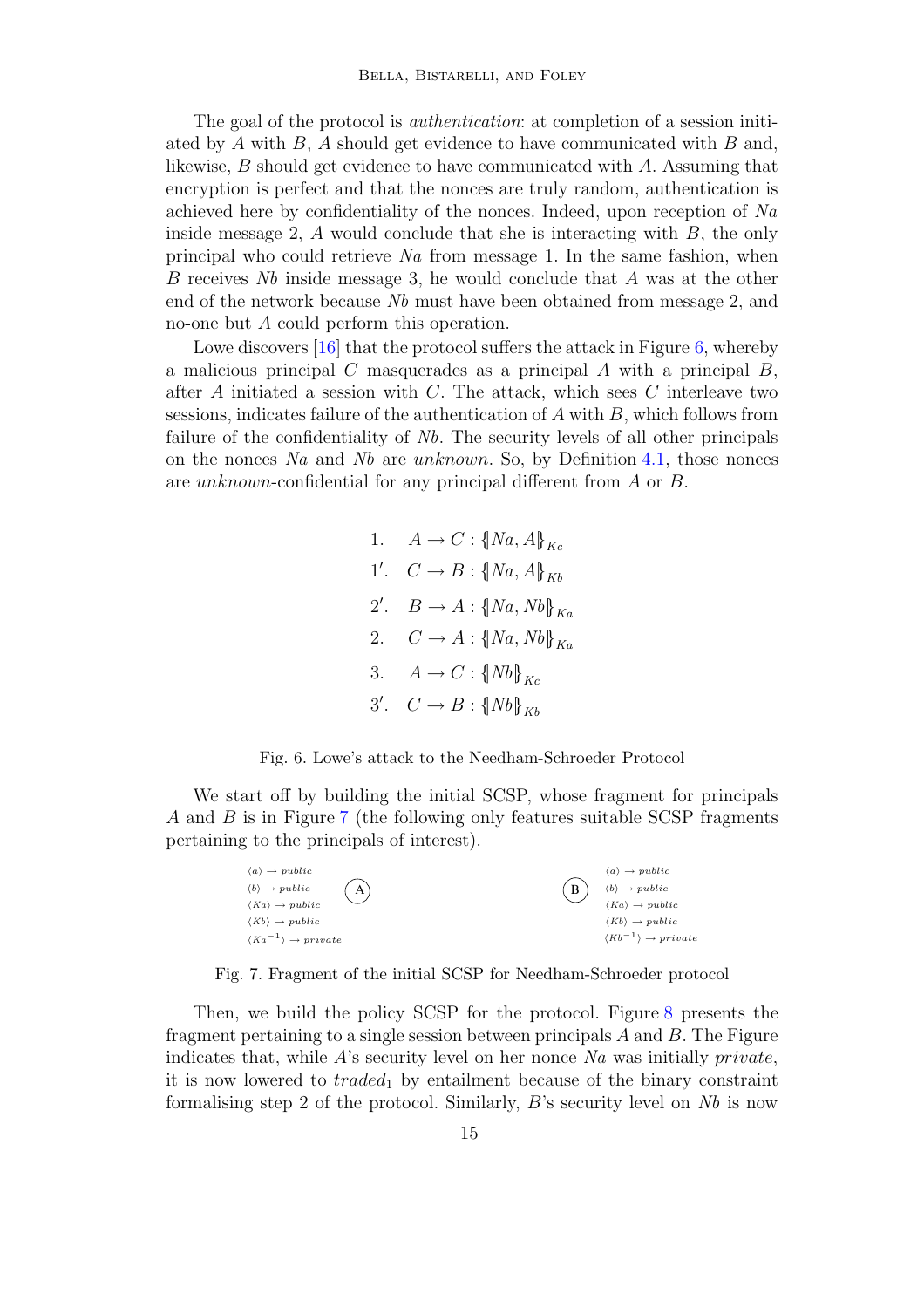$traded_2$  though it was originally *private*. The Figure omits the messages that are not relevant to the following discussion.



PSfrag replacements

Fig. 8. Fragment of the policy SCSP for the Needham-Schroeder protocol

<span id="page-15-0"></span>At this stage, we build the imputable SCSP given in Figure [9.](#page-15-1) It formalises the network configuration defined by Lowe's attack. The solution of this SCSP



Fig. 9. Fragment of the Imputable SCSP corresponding to Lowe's attack

<span id="page-15-1"></span>projected on variable C is a constraint that associates security level  $traded_4$  to the nonce Nb. Following Definition [4.1,](#page-13-2) Nb is  $traded_4$ -confidential for C in this SCSP. Hence, by Definition [4.2,](#page-13-3) there is a deliberate confidentiality attack by C on Nb in this problem, because Nb got level unknown in the policy SCSP. This leads to Lowe's attack.

We have discovered another attack in the same problem [\[1\]](#page-16-4). The problem solution projected on variable  $B$  associates security level  $traded_2$  to the nonce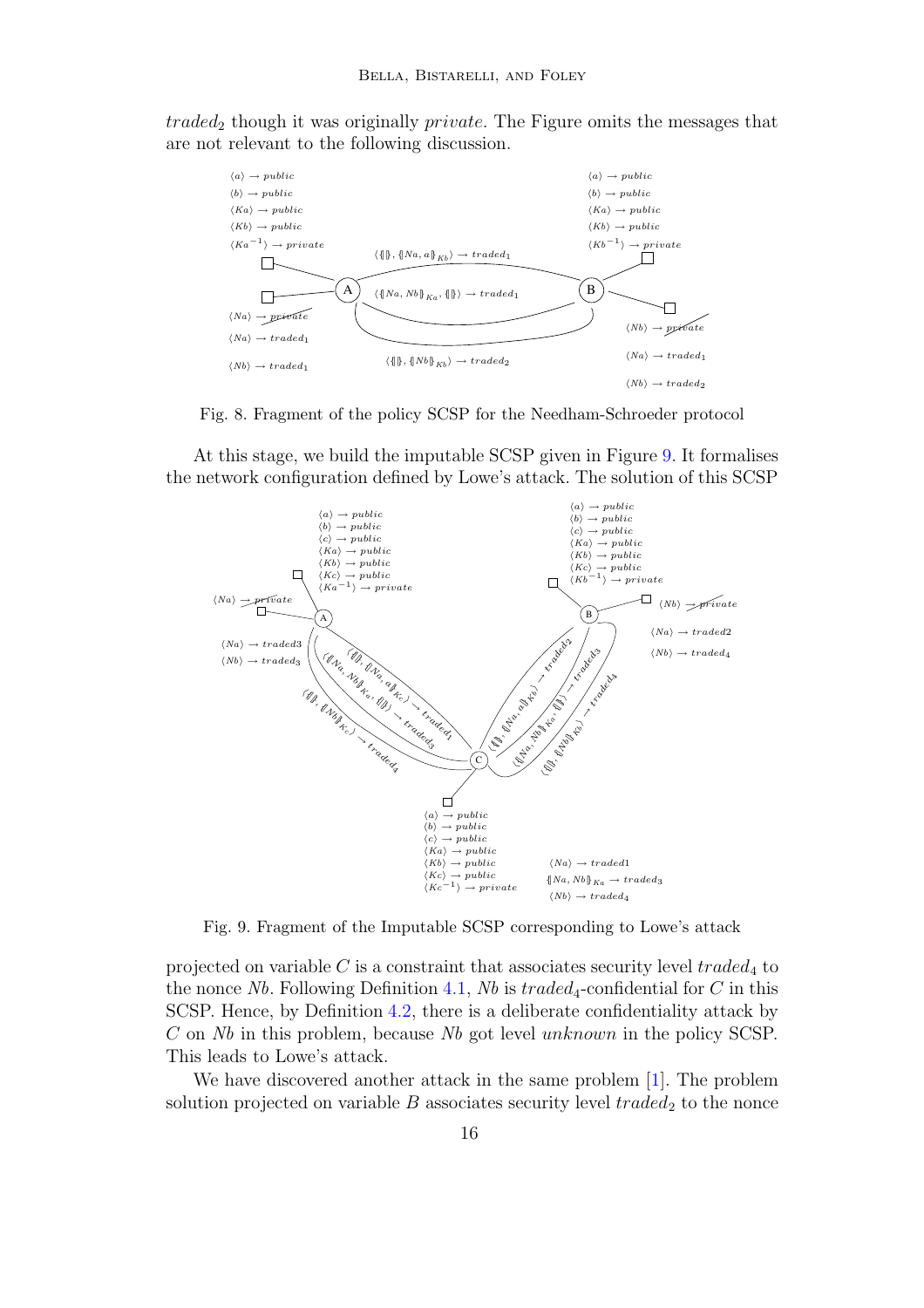$Na$ , which instead got level unknown in the policy SCSP. This signifies that B has learnt a nonce that he was not allowed to learn by policy, that there is an indeliberate confidentiality attack by  $B$  on  $Na$  — notice that the two attacks are uniformly formalised. As a consequence of the former attack, Lowe reports that, if  $B$  is a bank,  $C$  can steal money from  $A$ 's account. As a consequence of our attack, should also A be a bank, B would be able to steal money from  $C$ 's account by deliberately exploiting his knowledge of Na (details appear elsewhere [\[1\]](#page-16-4)).

## <span id="page-16-0"></span>5 Conclusions

The contribution of this paper is a unified technique for quantitatively analyzing the configuration of integrity policies and measuring the confidentiality and authentication goals of cryptographic protocols. In both cases, the use of soft, rather than crisp, constraints significantly deepens the analysis.

- With integrity policies soft constraints allow the use of quantitative information in modeling the system and infrastructure configuration. For instance, by associating probability measures with component failures, we can describe that a system configuration/policy achieve integrity within some degree of probability.
- With cryptographic protocols soft constraints introduce an extra parameter, called security level. It allows formal statements that different protocol principants get different forms of the confidentiality and authentication goals. Even comparing the forms of the same goal as achieved by different protocols appears to be at reach.

We were pleased to observe that our technique easily scales up to both contexts: with integrity policies, the implementations are compared with a given specification; with cryptographic protocols, the protocol runs under study are compared with an ideal run without spies. In both cases, the analysis reduces to checking the solutions of specific constraint satisfaction problems, a task that can be significantly supported by mechanical tools.

## <span id="page-16-4"></span><span id="page-16-1"></span>References

- [1] Bella, G. and S. Bistarelli, Soft constraint programming to analysing security protocol, Theory and Practice of Logic Programming (TPLP) (Special Issue on Verification and Computational Logic) 4 (2004), pp. 1–28.
- <span id="page-16-2"></span>[2] Bistarelli, S., "Semirings for Soft Constraint Solving and Programming," LNCS 2962, Springer, 2004.
- <span id="page-16-3"></span>[3] Bistarelli, S., H. Fargier, U. Montanari, F. Rossi, T. Schiex and G. Verfaillie, Semiring-based csps and valued csps: Frameworks, properties, and comparison, CONSTRAINTS: An international journal. Kluwer 4 (1999).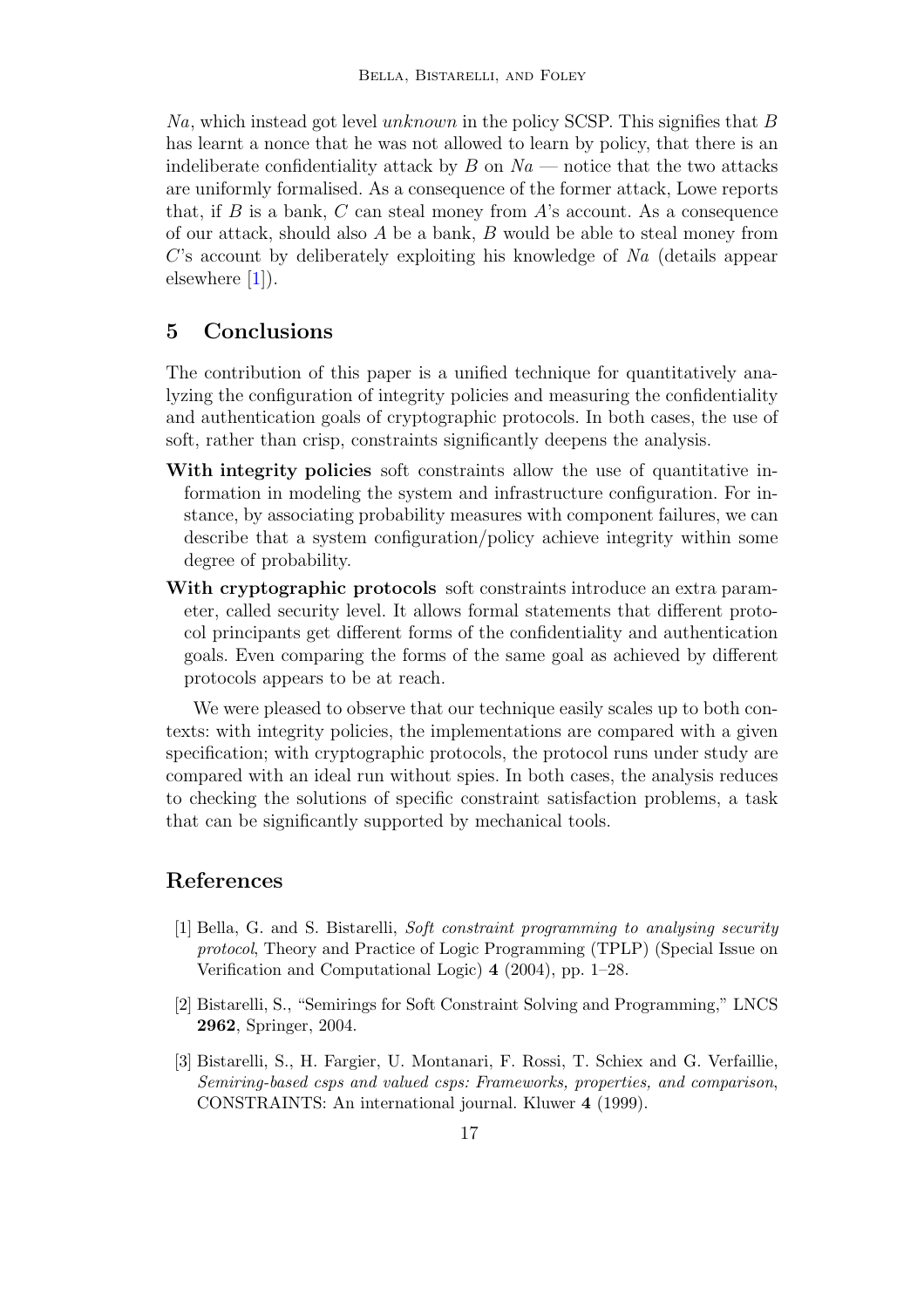- <span id="page-17-8"></span>[4] Bistarelli, S. and S. Foley, Analysis of integrity policies using soft constraints, in: Proc. of IEEE Workshop Policies for Distributed Systems and Networks, 2003, pp. 77–80.
- <span id="page-17-9"></span>[5] Bistarelli, S. and S. Foley, A constraint based framework for dependability goals: Integrity, in: Proc. of the 22nd International Conference on Computer Safety, Reliability and Security (SAFECOMP2003), 23-26 September 2003, Edinburgh, Scotland, United Kingdom, LNCS 2788 (2003), pp. 77–80.
- <span id="page-17-0"></span>[6] Bistarelli, S., U. Montanari and F. Rossi, Constraint Solving over Semirings, in: Proc. of the 14th International Joint Conference on Artificial Intelligence  $(IJCAI'95)$  (1995).
- <span id="page-17-2"></span><span id="page-17-1"></span>[7] Bistarelli, S., U. Montanari and F. Rossi, Semiring-based Constraint Solving and Optimization, Journal of the ACM (1997), pp. 201–236.
- [8] Bistarelli, S., U. Montanari and F. Rossi, Soft concurrent constraint programming, in: Proc. ESOP, April 6 - 14, 2002, Grenoble, France, LNCS (2002).
- <span id="page-17-7"></span>[9] Bistarelli, S., U. Montanari and F. Rossi, Soft concurrent constraint programming, in: Proc. ESOP, Grenoble, France, LNCS 2305 (2002), pp. 53–67.
- <span id="page-17-13"></span>[10] Clark, D. D. and D. R. Wilson, A comparison of commercial and military computer security models, in: Proceedings Symposium on Security and Privacy (1987), pp. 184–194.
- <span id="page-17-4"></span>[11] Fargier, H. and J. Lang, Uncertainty in Constraint Satisfaction Problems: a Probabilistic Approach, in: Proc. of European Conference on Symbolic and Qualitative Approaches to Reasoning and Uncertainty (ECSQARU) (1993), pp. 97–104.
- <span id="page-17-10"></span>[12] Foley, S., Evaluating system integrity, in: Proceedings of the ACM New Security Paradigms Workshop, 1998.
- <span id="page-17-11"></span><span id="page-17-5"></span>[13] Foley, S., A non-functional approach to system integrity., IEEE Journal on Selected Areas in Commications (2003), forthcoming.
- [14] Freuder, E. C. and R. J. Wallace, Partial constraint satisfaction, AI Journal 58 (1992), pp. 21–70.
- <span id="page-17-14"></span><span id="page-17-12"></span>[15] Laprie, J., Dependability: Basic concepts and terminology.
- [16] Lowe, G., An Attack on the Needham-Schroeder Public-Key Authentication Protocol, Information Processing Letters 56 (1995), pp. 131–133.
- <span id="page-17-6"></span><span id="page-17-3"></span>[17] Ruttkay, Z., Fuzzy Constraint Satisfaction, in: Proc. of 3rd IEEE International Conference on Fuzzy Systems, 1994, pp. 1263–1268.
- [18] Schiex, T., Possibilistic Constraint Satisfaction Problems, or "How to Handle Soft Constraints?", in: Proc. of 8th Conference on Uncertainty in AI, 1992, pp. 269–275.